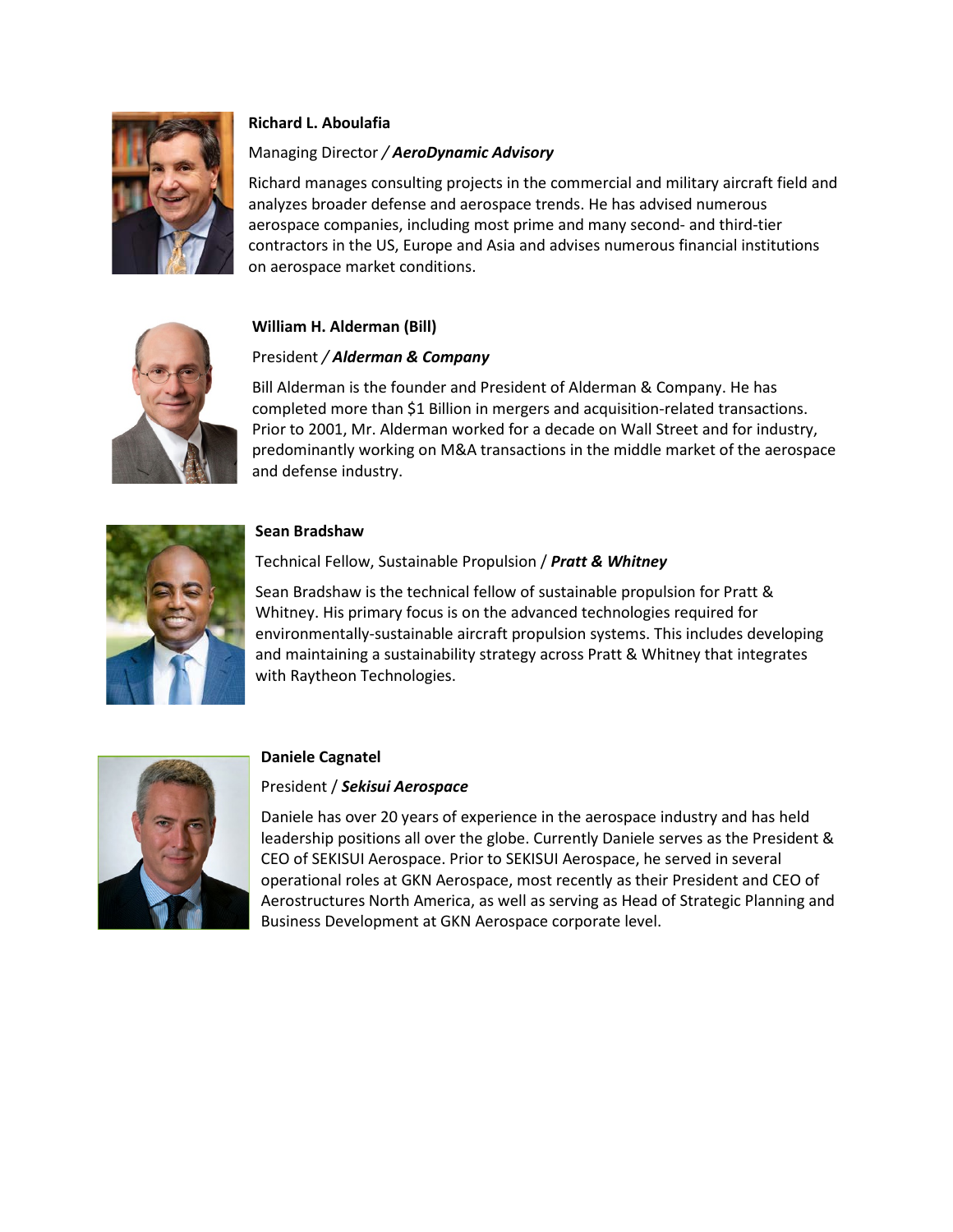

## **Chris Celtruda**

### Chief Executive Officer / *Valence Surface Technologies*

Mr. Celtruda is a respected senior executive with extensive leadership experience in the Aerospace and Defense markets. He serves as the CEO for Valence Surface Technologies; a company focused on specialized processing for the aerospace market. Chris also serves on the Board for GEOST and Heinz Engineering, with a previous CEO role at Kellstrom Defense.



### **Hal Chrisman**

### President / *Raisbeck Engineering*

A seasoned aviation, aerospace & defense professional with 36 years of experience in the industry, Chrisman has split his time between consulting and executive level industry positions which span all major market segments including business aviation, commercial air transport, defense, and rotary wing. Prior to Raisbeck, Chrisman was Chief Strategy Officer with Acorn Growth Companies.



### **Cliff Collier**

### Principal / *Charles Edwards Management Consulting*

Cliff Collier leads Charles Edwards' Operations & Supply Chain activities. He helps aerospace companies assess and realize cost and efficiency improvements and also leads operations due diligence projects. Cliff has 30 years of experience in Supply Chain, IT and Human Resources management from Northrop Grumman, Vought Aircraft Industries and Triumph Aerostructures.



## **Mohamed Denden**

Vice President Procurement, Head of Regional Procurement Office North America / *Airbus*

Mohamed leads Airbus' procurement operations, flying part services, strategy and transformation and general procurement in the U.S. He has an extensive background in aerospace and defense industry, including corporate finance, procurement, program controlling, internal audit, mergers and acquisitions, and investor relations.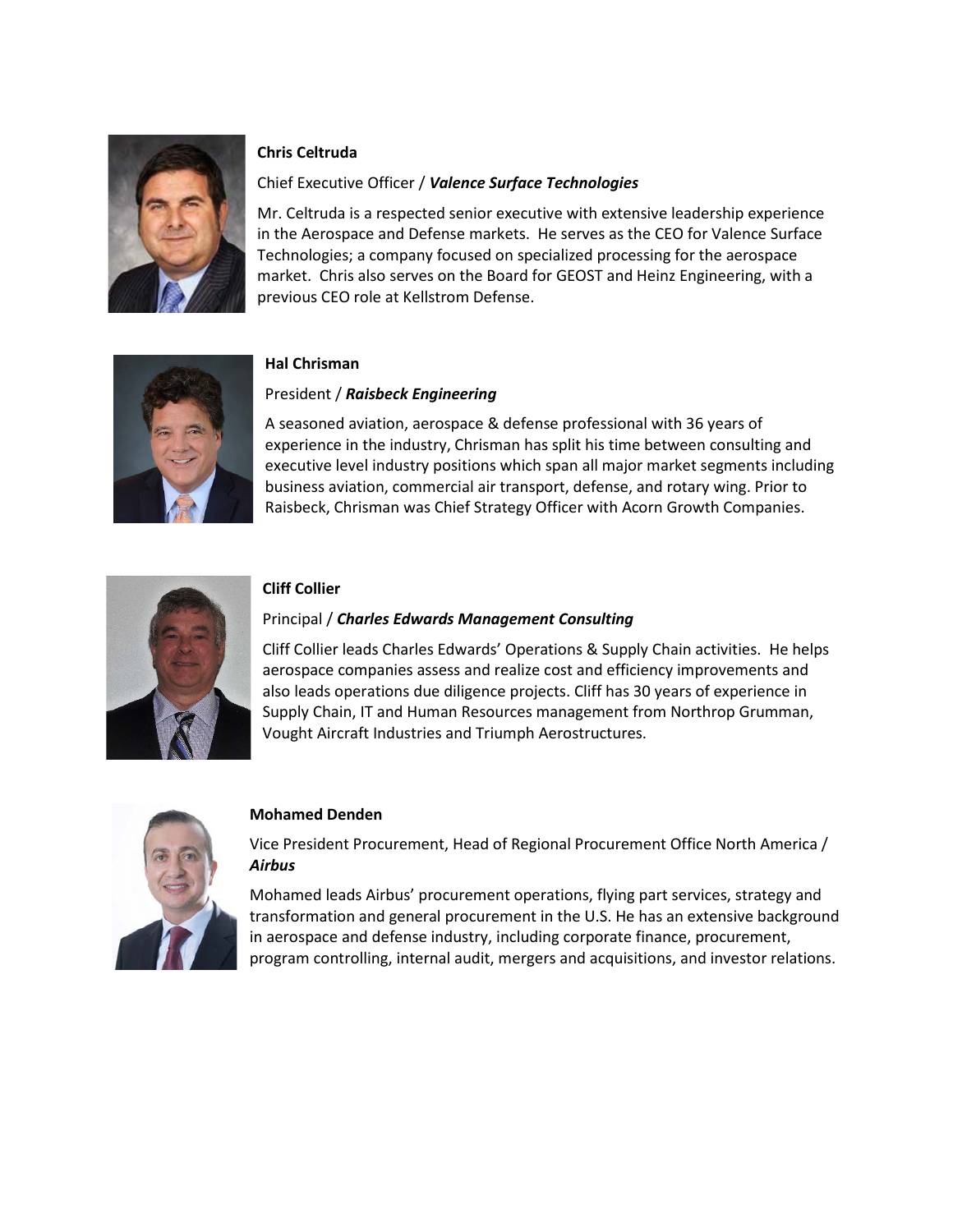

# **Paul Dolan**

# CEO / *ATS*

A seasoned executive with nearly 30 years of leadership experience in the aviation industry. Paul has been a member of the DoD Defense Business Board providing private industry perspective and advice to the Secretary of Defense on business reform matters. And, recently he completed a twoyear appointment as Board Chair for Economic Alliance Snohomish County where he continues to serve on the Executive Committee.



# **Ron Epstein**

# Senior Equity Analyst */ Bank of America Merrill Lynch*

Experienced and highly ranked sell side equity research professional covering US and global Aerospace, Defense, and Industrial companies. Previous work experience includes aerospace research, aerospace engineering & product development and teaching at the university level.



## **Magnus Falk**

Vice President and Head of BD, Marketing and Sales, Commercial Business */* *Saab Aerospace Systems*

Magnus Falk has been with Saab since 1996, currently as Vice President and Head of the Business Development, Marketing and Sales for the Commercial Business within Saab Aerospace Systems. In this role, he continues to develop the relationship with OEMs and has been responsible for the recent won contracts with Airbus and Boeing.



## **George Ferguson**

Senior Aerospace, Defense and Airline Analyst */ Bloomberg Intelligence*

George Ferguson is the Senior Aerospace, Defense and Airline analyst for Bloomberg Intelligence, the research group at Bloomberg L.P. He publishes financial research on airlines, aerospace manufacturers including airframers, engine makers and defense primes. For 13 years he served in the U.S. Army Reserve including as an intelligence officer during Operation Iraqi Freedom.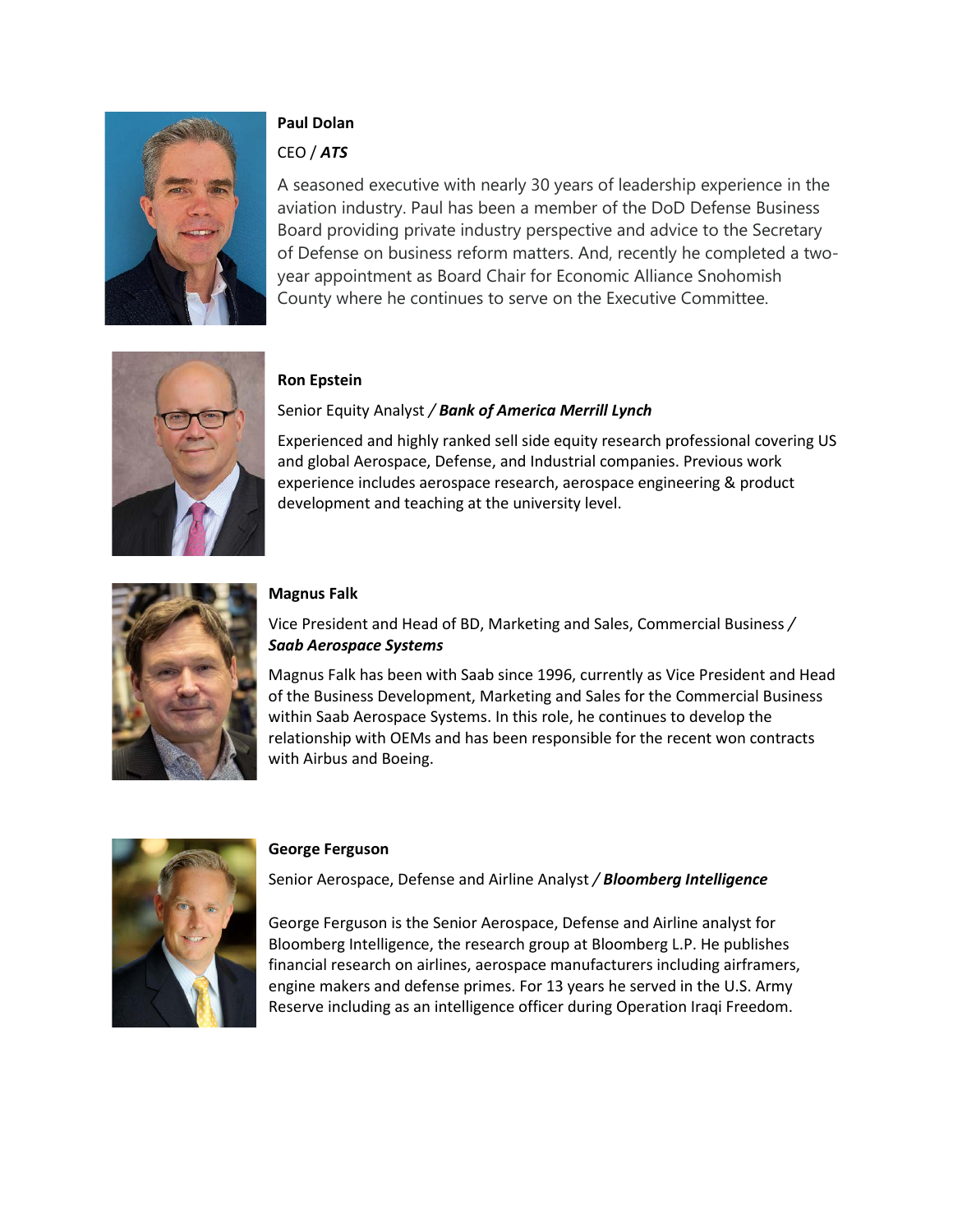

#### **Claudia Galea**

Global Sustainability Lead for Aerospace & Defense */ Accenture*

At Boeing Claudia was responsible for strategy and transformation in both defense and commercial businesses. At Arconic, she was part of the executive team focusing on corporate strategy. As a management consultant, Claudia delivered planning and restructuring services to civil aviation authorities; launched two start-up airlines; and delivered advisory services to air operators.



#### **J.J. Gertler**

Senior Specialist Military Aviation / *Congressional Research Service – Washington D.C.*

An award-winning writer, JJ is a veteran of defense policy analysis since 1984. JJ became the military aviation analyst for the Congressional Research Service in 2009. He writes and maintains reports on major military aviation programs; briefs members and staff on all related policy, budget, and technical matters; and testifies before Congressional committees.



#### **Ken Herbert**

Aerospace & Defense Analyst / *RBC Capital Markets*



#### **Krystina Jackson**

Diversity, Equity, and Inclusion Consultant */ Eight Twenty-Eight*

Krystina Jackson is a public speaker, STEM educator, and curriculum developer in the San Francisco Bay Area. Krystina's goal is clear - to speak the truth and inspire others to do the same. Having deep empathy gives her the unique ability to discuss hard topics in a way that inspires people to listen intently.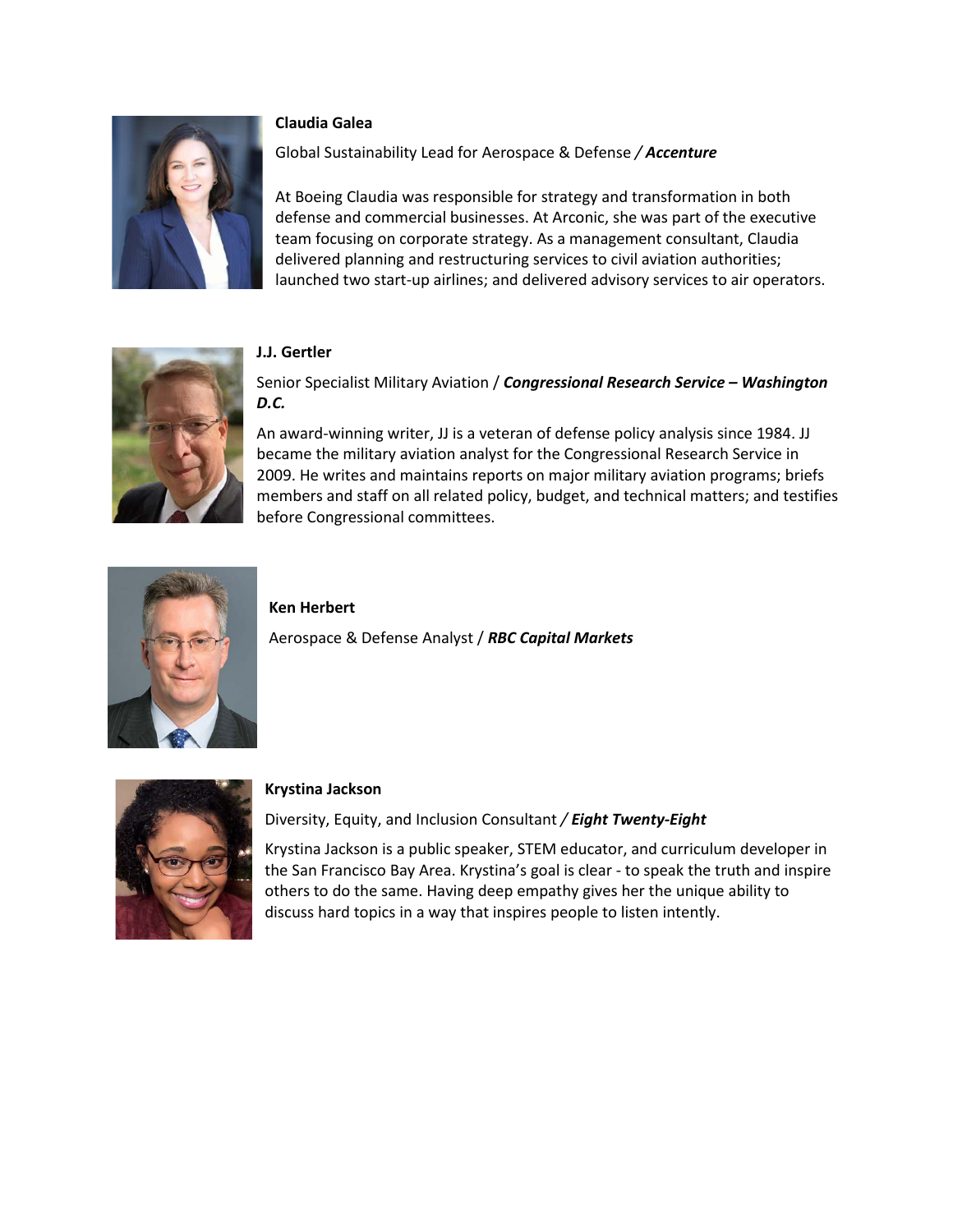

### **Alex Krutz**

### Managing Director / *Patriot Industrial Partners*

Alex Krutz is Managing Director of Patriot Industrial Partners, an A&D advisory firm that elevates business performance by focusing on manufacturing strategy, value creation and business transformation. He has been a consultant and in general management roles in all tiers of the supply chain. His operational and supply chain experience spans across engines, structures and large complex assemblies.



### **Andrea Laskowski**

Vice President, Supply Chain Management / *Blue Origin*



## **Kristine Liwag**

## Executive Director / *Morgan Stanley*

Kristine Liwag is an executive director at Morgan Stanley. She is the Senior Aerospace & Defense equity analyst. Prior to joining Morgan Stanley in 2020, Liwag was at Bank of America Merrill Lynch for 12 years in the Aerospace & Defense Team and covered Smid-Cap Aerospace & Defense companies and Aircraft Lessors.



## **Tom Lodge**

## Marketing & Strategy Executive / *GE Aviation*

Tom leads marketing for GE's Commercial Engines department. He previously led marketing for military engines. Before joining GE, he held various marketing, sales and engineering roles at Honeywell Aerospace and McDonnell Douglas. Tom earned degrees from the University of Arizona in aerospace engineering and Northwestern University with an MBA.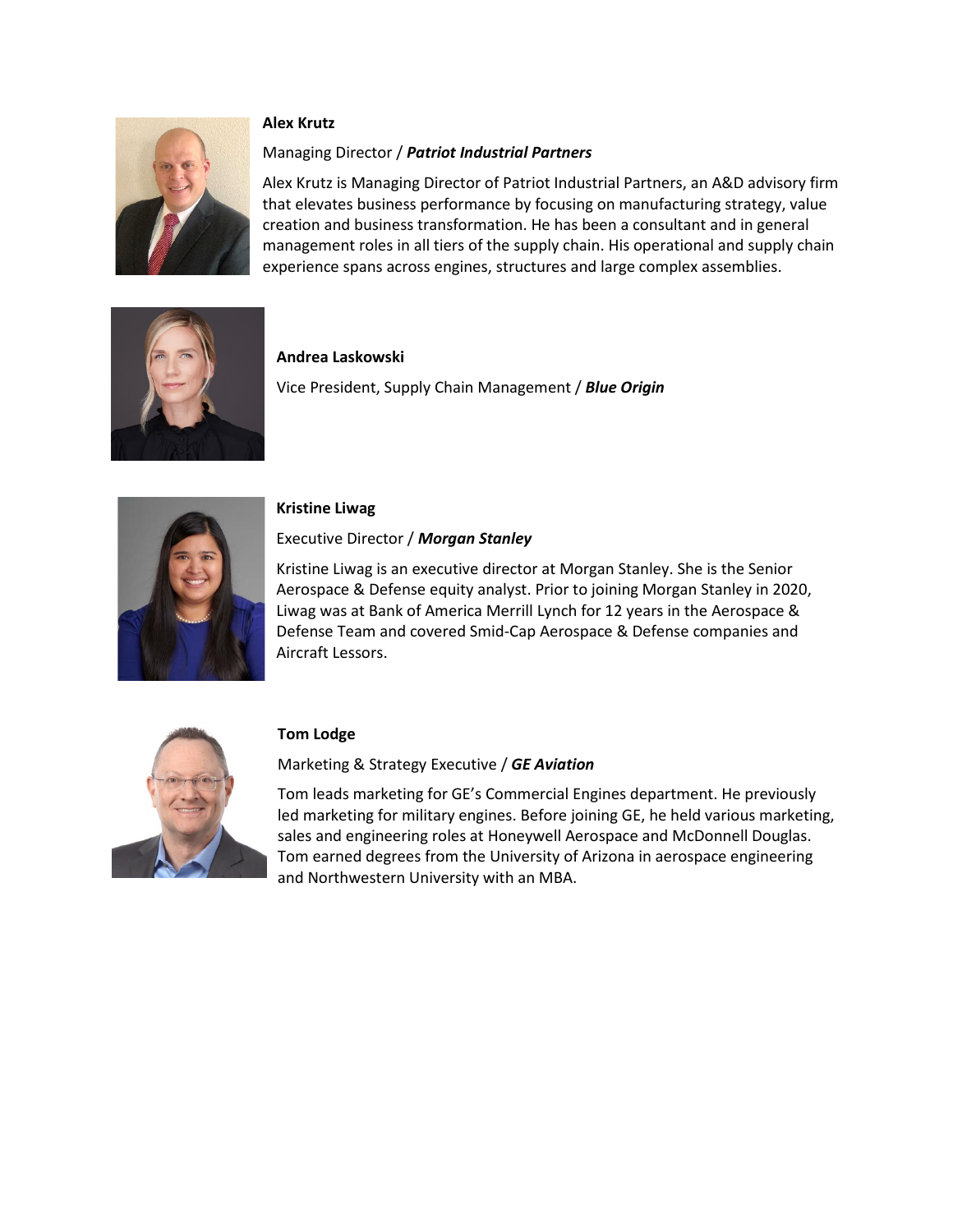#### **Gary Lowe**



### CEO & President / *thyssenkrupp Aerospace North America* Senior Vice President / *TMX Aerospace*

Gary Lowe's career with thyssenkrupp spans back to 2006, with expertise working across automotive, avionics, and electronics industries. Gary served as the Managing Director at thyssenkrupp Aerospace UK, before relocating to the Seattle area in 2019 to take on responsibility of the Boeing business for the company's North America division. He assumed his current role in late 2020.



### **Josh McCracken**

Managing Partner / *Aerontii*

Josh McCracken has been involved in commercial MRO services for over 25 years. From turning wrenches and solving AOG issues to developing successful go-to-market strategies Josh is well-versed in the complexities of MRO management. Josh is focused on helping clients and industry partners move forward intelligently in response to a rapidly changing marketplace. Aerontii works with organizations to adapt new practices, navigate change, and drive growth.



### **Glenn McDonald**

#### Principal */ AeroDynamic Advisory*

Glenn has ten years of consulting experience at AeroDynamic Advisory (a consultancy focused on the aerospace and aviation markets), ICF International, and AeroStrategy, where he has supported and managed projects in strategy, M&A, market analysis, and technology assessment. His primary focus has been in aerospace manufacturing and raw materials, as well as Maintenance, Repair, and Overhaul.



#### **Michel Merluzeau**

## Director, Market Analysis & Strategy Commercial-Defense Markets / *AIR (AIRIntelligence LLC)*

Michel Merluzeau brings twenty-five years of aerospace research expertise, leading global teams providing analysis and strategic insights. He is primarily responsible for establishing and reviewing AIR strategic priorities and translating them into research services & products across commercial aerospace and defense markets.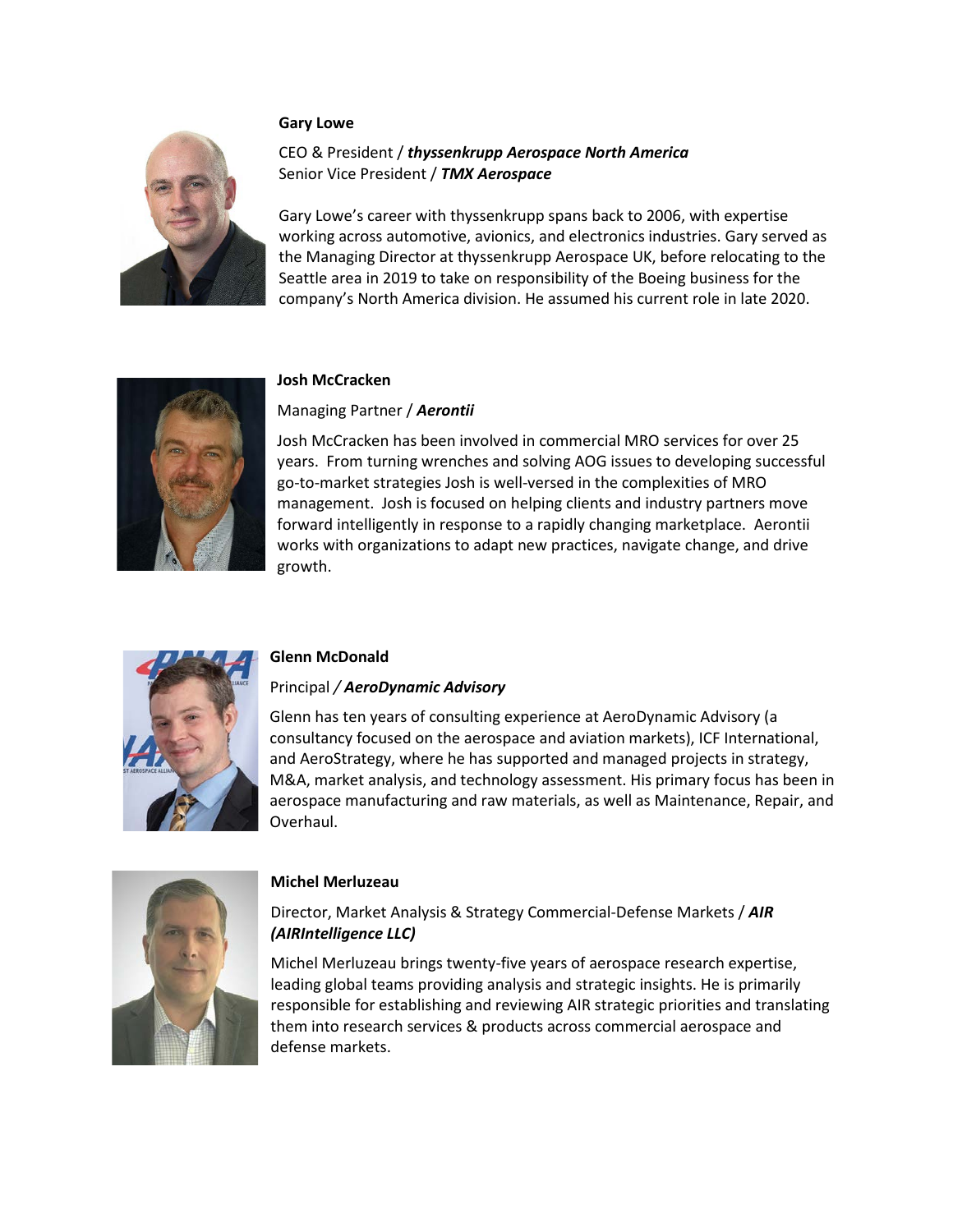

### **Dr. Kevin Michaels**

### Managing Director */ AeroDynamic Advisory*

Kevin is a globally recognized expert in the aerospace manufacturing and MRO sectors with 35 years of experience, including hundreds of consulting engagements for leading aviation and aerospace companies across the globe. AeroDynamic Advisory is a specialty consulting firm focused on the global aerospace and aviation industries.



### **Mike Mueller**

## President & CEO / *Aerospace Industries Association of Canada*

Mike Mueller was appointed President and CEO of the Aerospace Industries Association in May of 2021, building on his five-year history with the association as Senior Vice-President. Prior to joining AIAC, Mike held senior positions within Employment and Social Development Canada, Public Safety Canada, Foreign Affairs and International Trade, and Canada's Treasury Board.



## **Kristina Pressley**

## HR Manager / *Orion*

Kristina Pressley started with Orion in November 2016 as the Intake and Outreach Coordinator. She is an Air Force Veteran, having served for 12 years as a Spanish Linguist, an Intelligence Officer and Military Training Instructor. She became Orion's HR Manager in January 2020 and spearheaded the effort of starting Orion's Learning Pod. Kristina and Orion's staff formed a cooperative to provide a safe, supervised space and learning resources for children of employees.



## **Jon Ostrower**

## Editor-in-Chief */ The Air Current*

Jon Ostrower is Editor-in-chief of The Air Current. Prior to that, Ostrower served as Aviation Editor for CNN Worldwide, reporter for The Wall Street Journal covering Boeing, and editor of FlightBlogger focusing on aircraft development. He is an instructor at the University of Southern California's Aviation Safety and Security Program.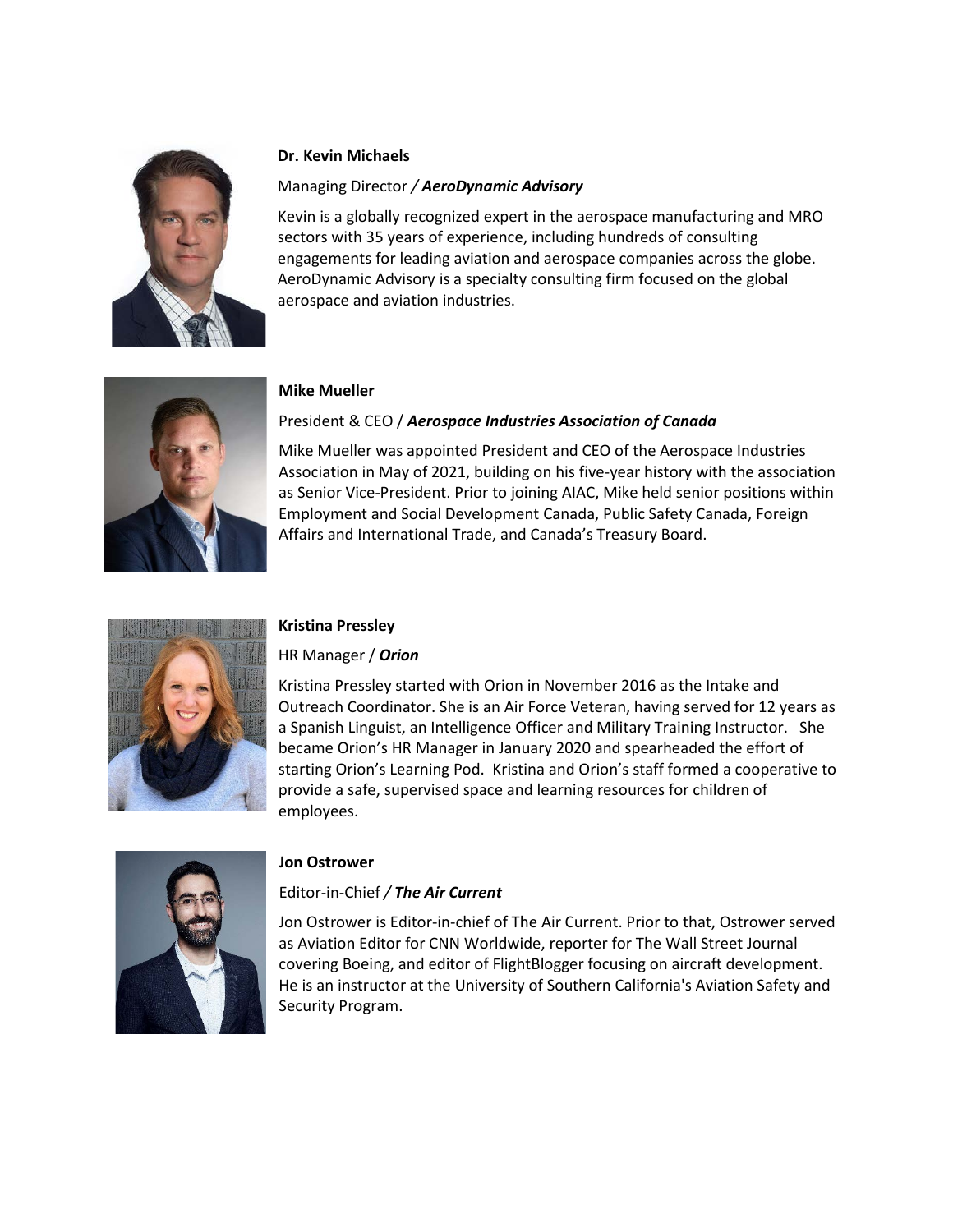

### **LeAnn Ridgeway**

Vice President & Chief Sustainability Officer */ Collins Aerospace*

LeAnn Ridgeway is Vice President and Chief Sustainability Officer for Collins Aerospace and a member of the Environmental, Social Governance (ESG) Board for Raytheon Technologies

She has held various VPGM positions at Collins as; Information Management Services, Integration Lead B/E Aerospace, Simulation and Training Solution as well as senior director of Engineering Services.



#### **Terry Ryan**

Aerospace Economic Development Director / *Snohomish County*



#### **Denise Ryser**

#### Market Development Director / *Pacific Northwest Defense Coalition (PNDC)*

Denise leads PNDC's efforts to support member businesses by developing growth opportunities in defense and security sales and building a connected supply chain. Her background in government relations, partner support, and business development make her a trusted advisor to the community. In addition, Denise supports the Pacific Northwest Mission Acceleration Center, PNDC's Advocacy Committee, and has led delegations to international tradeshows.



#### **Jay Schmidt**

#### Executive Vice-President, General Manager /*Silicon Forest Electronics*

Jay leads the Business Development, Program Management and Operations functions of the Silicon Forest Electronics organization. He has been in Aerospace, Defense & Medical electronics manufacturing since 1984. Currently, he is co-Chair of the Career Connected Learning Network of SW Washington and Board Chair of High-Tech Council of SW Washington, as well as an adjunct Instructor at WSU-Vancouver.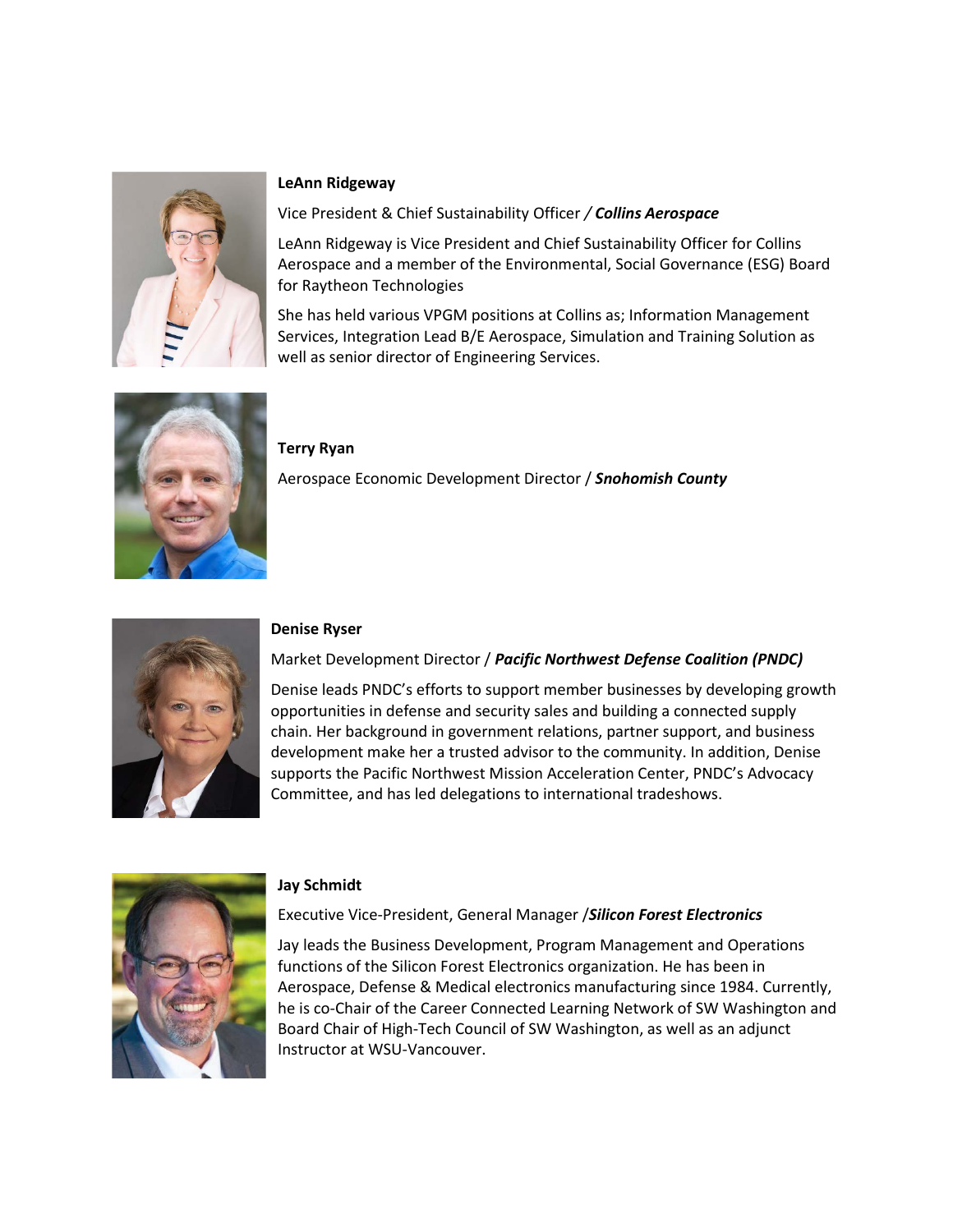

#### **Amanda Simpson**

### Vice President for Research and Technology */ Airbus Americas, Inc.*

With over 40 years of aerospace experience, Ms. Simpson joined Airbus in 2018 following several government assignments in the U.S. Department of Defense. She is responsible for coordinating research activities for Airbus in the Americas, establishing strategic direction, and pursuing funding opportunities. She is also the lead for sustainability for Airbus Americas.



#### **Joanna Speed**

### Chief Growth Officer */ AeroMed Group*

Ms. Speed drives strategic growth initiatives to elevate awareness of AeroMed Group's innovative vision, service capabilities, and performance execution. Most recently, she served as Managing Director, A&D for the Aviation Week Network – which included the SpeedNews Legacy - where she notably led the launch and execution of multiple marketing strategies and audience engagement platforms.



### **Lynn Strickland**

### Executive Director / *Aerospace Joint Apprenticeship Committee*

Demetria "Lynn" Strickland has 25+ years of management experience in the for-profit, military, non-profit, and state sectors and is a proud veteran of the U.S. Army where she served nine years. Lynn began her career in apprenticeship and education in 2004 including serving as a Dean of Instruction at Bates Technical before becoming AJAC's Executive Director in 2014.



### **Mark Stuckey**

Vice President - Global Aerospace & Defense */ Arconic*

Mark Stuckey is Vice President of Aerospace and Defense at Arconic Corporation. In this role, he directs the global Aluminum Flat Rolled and Extrusion efforts for Arconic's Commercial, Marketing and Product Management teams. With 30+ years in the aluminum industry, Mark has established connections with all major OEM's and their subcontractor base.